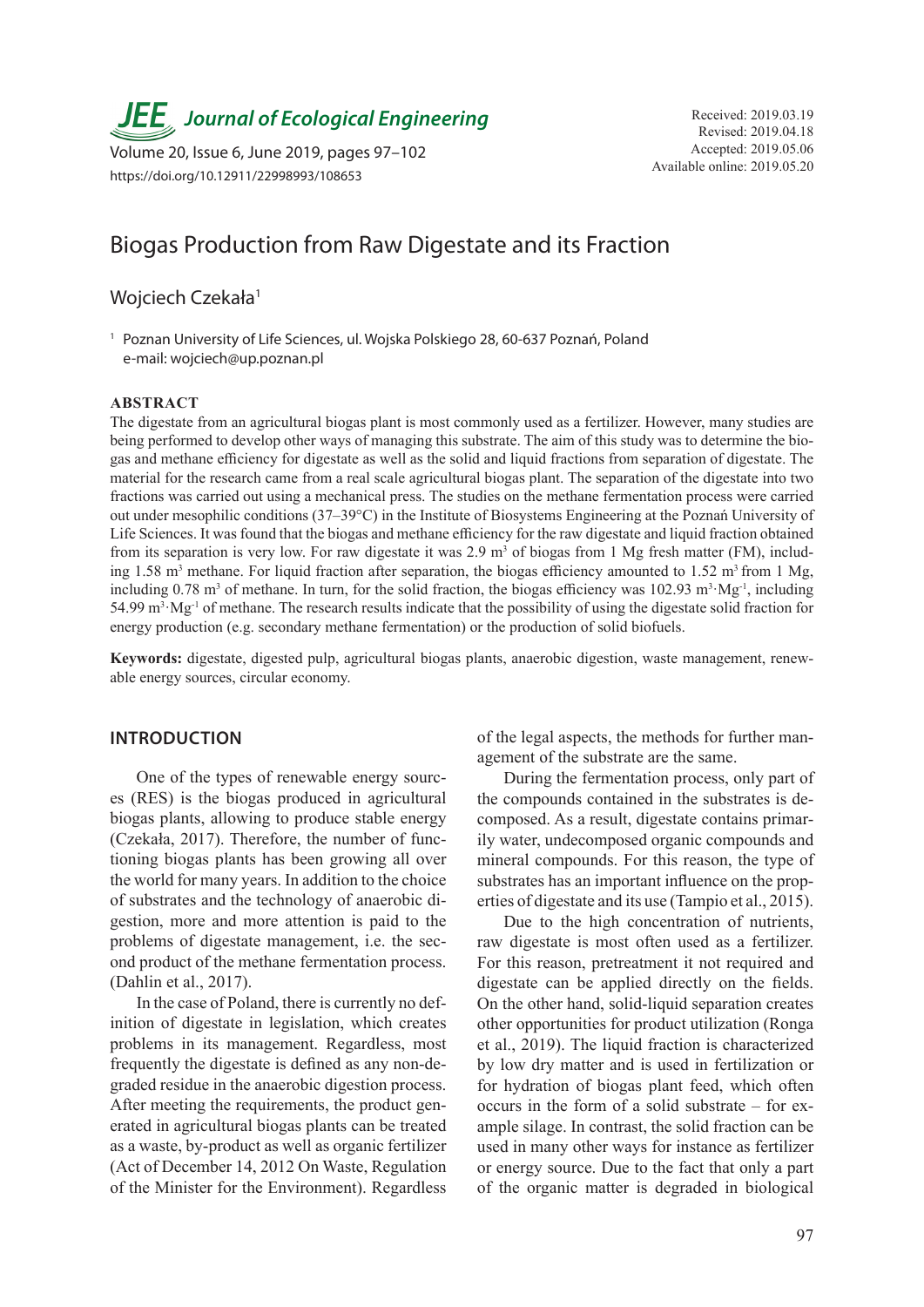processes, the remaining part can be used as a fertilizer enriching the soil, primarily in organic matter (Neugebauer, 2018). Another solution could be the addition of solid fraction to sewage sludge from small installations that do not have on-site sludge treatment facilities for co-composting (Sowińska et. al. 2018, Zaborowicz et al., 2018). Even a solid fraction without additives can be used to produce composts. In addition, the discussed fraction can be used for the production of solid biofuels, as evidenced by our own research, as well as by other authors (Czekała et al., 2018a, 2018b, Kratzeisen et al., 2010). A new direction for the use of solid fraction may involve its use in thermal processes, including the biochar production process (Latawiec et al., 2017) for example with biological pretreatment in the form of biodrying (Białowiec et al., 2015). Taking into account that agricultural biogas plants often do not have multi-stage fermentation, it was decided to analyze the biogas efficiency of the produced digestate. The aim of this research was to determine the biogas and methane efficiency of raw digestate as well as the solid and liquid fractions resulting from its separation.

# **MATERIALS AND METHODS**

## **Research object**

The analyzed material in this research involved the digestate from a selected agricultural biogas plant with the power output of over  $1 \text{ MW}_{el}$ . The substrates used for the production of biogas were mainly maize silage, slurry as well as waste and pomace from fruits and vegetables. Apart from raw digestate, two fractions resulting from the separation of digestate – a solid fraction and a liquid fraction – were also used in this research. The test samples were delivered to the Institute of Biosystem Engineering under thermal insulation conditions to prevent their biodegradation. The properties of the fractions were shown in table 1.

The total solids was determined with a drying method at a temperature of 105°C for 24 hours, and volatile total solids was determined by the loss on ignition in a muffle furnace (temperature 550°C for 3h). All measurements were made in three repetitions.

#### **Laboratory methane fermentation system**

The raw digestate and its fractions were tested to check their biogas and methane efficiency. The experiment was carried under anaerobic digestion conditions (37°C-39°C) in the 21-chamber biofermentor set at the Laboratory of Ecotechnology in the Institute of Biosystems Engineering of Poznan University of Life Sciences (Fig. 1). The biogas and methane efficiency were tested using the German DIN 38414/S8 and VDI 4630 VDI-Gesellschaft Energietechnik standards. Anaerobic digestion experiments were carried out in the stirred tank reactors made of glass. These research methods are commonly used in biogas production laboratory research (Kozłowski et al. 2018). The inoculum for the solid fraction of digestate was the liquid fraction containing microorganisms necessary for anaerobic digestion. Every day, the volume of biogas produced and its qualitative composition were checked using the GeoTech gas analyzer GA5000. A detailed methodology used in the production of biogas was described in the article by Cieślik et al., (2016).

#### **RESULTS AND DISCUSSION**

The digestate from the agricultural biogas plant cannot be completely fermented in the main fermentation chamber. This is due to the fact that the rate of fermentation decreases over time. This is confirmed i.a. by figures 2–4. Therefore, it is recommended to build a minimum of two digester chambers allowing for the production and storage of biogas.

**Table 1**. Selected parameters of raw digestate and its fractions

| Sample          | Initial parameters |                        |                     |                              |  |  |
|-----------------|--------------------|------------------------|---------------------|------------------------------|--|--|
|                 | рH                 | conductivity [mS•cm-1] | total solids [% FM] | volatile total solids [% TS] |  |  |
| Raw digestate   | 7.77               | 20.10                  | 3.57                | 71.42                        |  |  |
| Liquid fraction | 7.93               | 20.4                   | 2.97                | 67.42                        |  |  |
| Solid fraction  | 9.99               | 1.19                   | 30.66               | 95.74                        |  |  |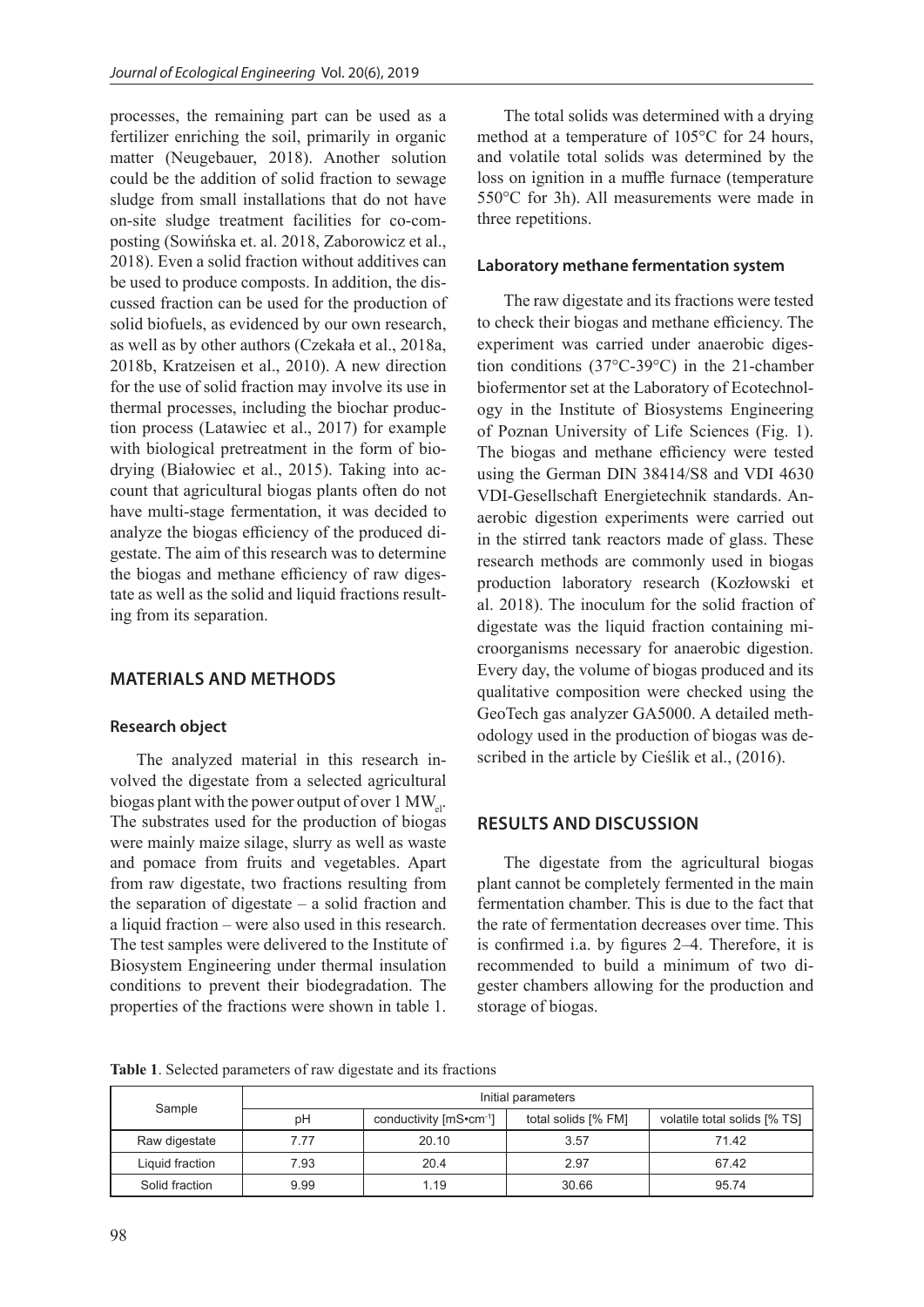## **Daily biogas production and fermentation time for substrates**

The characteristics of daily biogas and methane production for raw digestate were varied, as evidenced by the data presented in Figure 2. The highest daily biogas production amounted to  $0.37 \text{ dm}^3$  took place on the second day, and the high level of methane production was continued until the seventh day. In turn, the lowest daily biogas production at the level of 0.06 dm3 was observed on the nineteenth day. In the following days, daily production was varied, but did not exceed  $0.20 \text{ dm}^3$  of biogas daily production. The experiment was finished on the thirty second day, according to the methodology (modified German DIN 38,414/S8 and VDI 4630 standards).

The daily biogas production, including methane for the liquid fraction, was shown in Figure 3. The highest daily production of biogas and methane occurred on the first days of the experiment. The highest biogas production took place on the second and third day, reaching  $0.14 \text{ dm}^3$ , including about 0.05 dm<sup>3</sup> of methane. From the tenth day, the production of biogas and methane was characterized by a large diversity, without a clear trend. The methane fermentation process was finished after twenty-six days.

The trend of the daily production of methane and biogas for a solid fraction was practically unidirectional throughout the duration of the experiment. The maximum values occurred on the second and fourth day, while the production of biogas and methane reached a very high level, exceeding  $1.20 \text{ dm}^3$  and  $0.60 \text{ dm}^3$ , respectively.



**Fig. 1**. The scheme of the biofermentor for biogas production research 3-chamber section: 1 – water heater with temperature regulator, 2 – water pump, 3 – insulated conductors of calefaction liquid, 4 – water coat with temp. 39 $^{\circ}$ C, 5 – biofermentor with charge capacity of 2 dm<sup>3</sup>, 6 – sampling tubes, 7 – biogas transporting tube, 8 – gas sampling valve, 9 – biogas volume-scale reservoir



**Fig. 2**. Daily biogas and methane production for raw digestate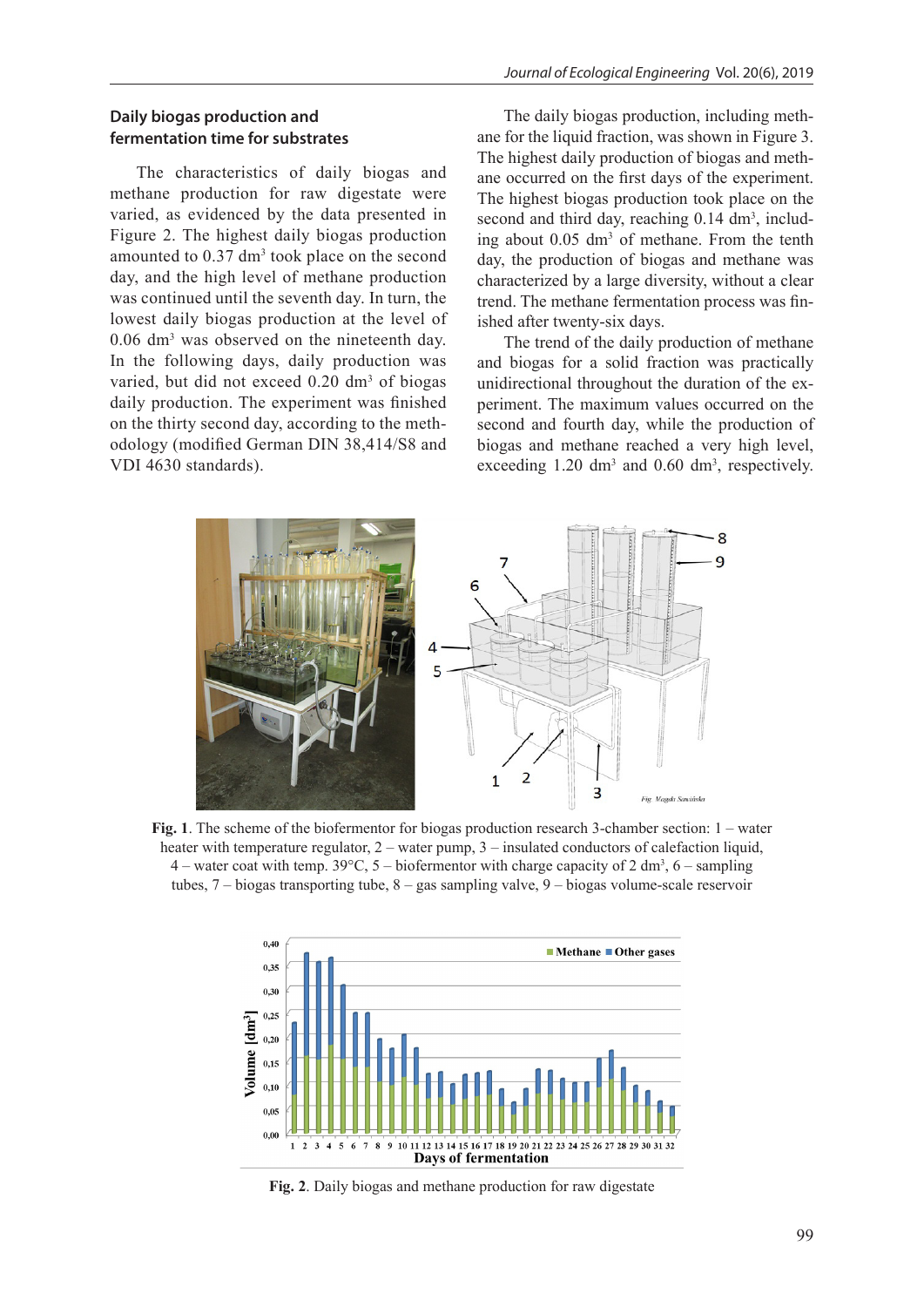

**Fig. 3**. Daily biogas and methane production for liquid fraction of digestate

From the eighth day onward, a slow but systematic decrease in the daily production was observed, lasting until the thirty-sixth day of the experiment, when methane production reached  $0.11 \text{ dm}^3$  and biogas amounted for  $0.17 \text{ dm}^3$  (Fig. 4).

#### **Methane and biogas efficiency**

Table 2 presents the biogas and methane efficiency of the analyzed digestate and its fraction after the separation process. Due to the substrate division into dry and organic matter, the results were presented in terms of fresh matter, total solids and dry matter and volatile solids.

The concentration of methane in biogas was similar in all three samples tested and ranged from 51.13% for liquid fraction to 54.60% for raw digestate exhibiting low energy potential. Biogas efficiency calculated as FM was  $2.9 \text{ m}^3 \cdot \text{Mg}^{-1}$ , and methane was  $1.58 \text{ m}^3 \cdot \text{Mg}^{-1}$ . Even lower values were characterized by a liquid fraction, for which the biogas yield amounted for  $1.52 \text{ m}^3 \cdot \text{Mg}^{-1}$ , and methane gas was  $0.78 \text{ m}^3 \cdot \text{Mg}^{-1}$ . Solid fraction was characterized by different results, as evidenced by the data presented in table 2. The biogas efficiency of the analyzed fraction was  $102.93 \text{ m}^3 \cdot \text{Mg}^{-1}$ , with methane concentration of 53.42% methane efficiency reached  $54.99 \text{ m}^3 \cdot \text{Mg}^{-1}$ .

Usually, substrates with high dry matter content have a higher biogas efficiency, as exemplified by maize silage. For example, in the Cieślik et al., studies (2016) maize silage with TS 46.06% was characterized by 204.06  $m^3 \cdot Mg^{-1}$  biogas efficiency under thermophilic conditions. However, in the studies by Wojcieszak et al., (2018) maize straw silage with TS 61.10% was characterized by lower biogas efficiency -  $141.78 \text{ m}^3 \cdot \text{Mg}^{-1}$ under mesophilic conditions. Therefore, it was a higher value than the analyzed solid fraction characterized by 30.66% TS.

Węglarzy et al. (2017) showed that the stored solid manure was characterized by a biogas efficiency of  $100 \text{ m}^3 \cdot \text{Mg}^{-1}$  for dry matter 25.25% similar to solid fraction of analyzed digested pulp (tab. 2). The two mentioned substrates (manure and maize silage) are often used in agricultural



**Fig. 4**. Daily biogas and methane production for solid fraction of digestate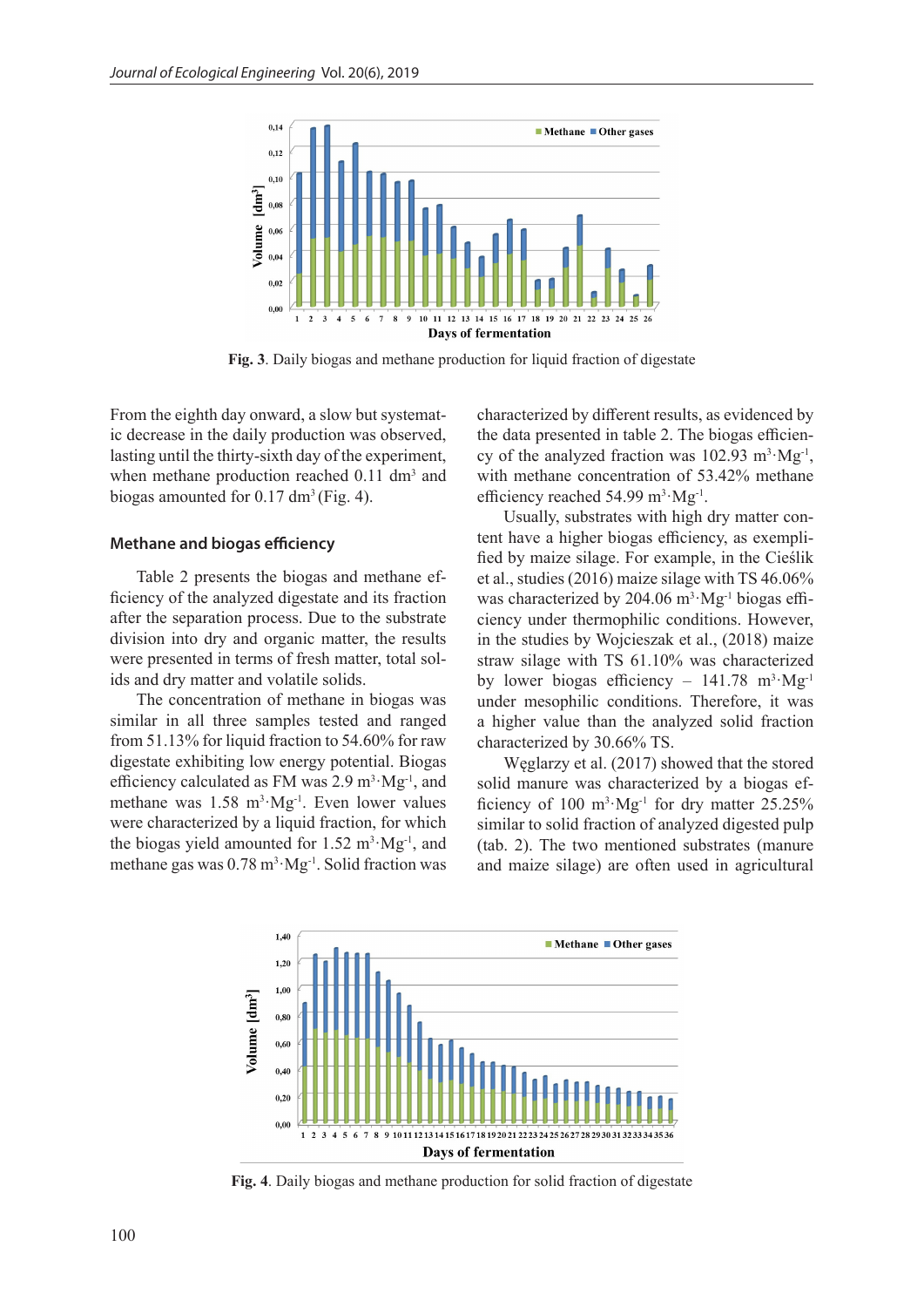| Sample             | Methane        | Fresh matter                        |                                      | Total solids                        |                                      | Volatile total solids               |                                                |
|--------------------|----------------|-------------------------------------|--------------------------------------|-------------------------------------|--------------------------------------|-------------------------------------|------------------------------------------------|
|                    | content<br>[%] | Cumulative<br>biogas<br>$[m3•Mg-1]$ | Cumulative<br>methane<br>$[m3•Mg-1]$ | Cumulative<br>biogas<br>$[m3•Mg-1]$ | Cumulative<br>methane<br>$[m3•Mg-1]$ | Cumulative<br>biogas<br>$[m3•Mg-1]$ | Cumulative<br>methane<br>$[m^3 \cdot Mg^{-1}]$ |
| Raw<br>digestate   | 54.60          | 2.90                                | 1.58                                 | 81.19                               | 44.33                                | 113.68                              | 62.07                                          |
| Liquid<br>fraction | 51.13          | 1.52                                | 0.78                                 | 51.26                               | 26.21                                | 76.46                               | 39.09                                          |
| Solid<br>fraction  | 53.42          | 102.93                              | 54.99                                | 335.66                              | 179.31                               | 350.58                              | 187.28                                         |

**Table 2**. Biogas and methane efficiency of digestate and its fractions (FM – fresh mass, TS – total solids, VS – volatile solids)

biogas plants. Comparing them with the results of a digestate solid fraction, it can be concluded that this substrate can be successfully used in biogas plants, as evidenced by its biogas efficiency and methane content.

The obtained results confirm that the solid fraction of digestate is characterized by high energy potential and can be used as a substrate for the production of biogas, in contrast to the liquid fraction. However, it is necessary to perform preliminary research on the substrates from specific installations, because the degree of fermentation may be different for each of biogas plant, due to various biogas production technologies.

## **CONCLUSION**

Digestate is one of the products in agricultural biogas plants; it is mainly used as a fertilizer. However, many studies are being performed on its alternative management. The installation owners wanting to limit financial outlays often do not implement multistage fermentation, which in turn causes a loss of the energy potential of the processed biomass. For this reason, the use of solid fraction of digested pulp in the secondary stage of biogas production is an alternative solution to solve its management process.

#### **Acknowledgements**

This work was supported by Human Capital Operational Programme, Sub-measure 8.2.2, cofinanced by the European Union under the European Social within the period of 2012–2013 (POKL 8.2.2/30–404–12/13) and 2013–2014 (PO KL 8.2.2/30–355–13/14). The research project "Scholarship support for PH.D. students specializing in majors strategic for Wielkopolska's development".

#### **REFERENCES**

- 1. Act Of 14 December 2012 On Waste (Dz.U. 2013 poz. 21).
- 2. Białowiec A., Wiśniewski D., Pulka J., Siudak M., Jakubowski B., Myślak B. Biosuszenie pofermentu z biogazowni rolniczych. Annual Set the Environment Protection 2015; 17: 1554–1568.
- 3. Cieślik M., Dach J., Lewicki A., Smurzyńska A., Janczak D., Pawlicka-Kaczorowska J., Boniecki P., Cyplik P., Czekała W., Jóżwiakowski K. Methane fermentation of the maize straw silage under meso- and thermophilic conditions. Energy 2016;115(2):1495–1502.
- 4. Czekała W., Dach J., Dong R., Janczak D., Malińska K., Jóźwiakowski K., Smurzyńska A., Cieślik M. 2017. Composting potential of the solid fraction of digested pulp produced by a biogas plant. Biosystems Engineering 160, 25–29.
- 5. Czekała W., Bartnikowska S., Dach J., Janczak D., Smurzyńska A., Kozłowski K., Bugała A., Lewicki A., Cieślik M., Typańska D., Mazurkiewicz J. 2018a. The energy value and economic efficiency of solid biofuels produced from digestate and sawdust. Energy 159, 1118–1122.
- 6. Czekała W., Janczak D., Wojcieszak D., Waliszewska H., Lewicki A., Smurzyńska A. 2018b. Nutrient value of digestate from agricultural biogas plant in Poland. Proceedings of 2018 2nd International Conference on Green Energy and Applications ICGEA 2018 March 24–26, 2018 Singapore. ISBN 978–1–5386–5234–3
- 7. Dahlin J., Nelles M., Herbes C. 2017. Biogas digestate management: Evaluating the attitudes and perceptions of German gardeners towards digestate-based soil amendments. Resources, Conservation and Recycling 118, 27–38.
- 8. DIN 38 414/S8, 1985, Bestimmung des Faulverhaltens Schlamm und Sedimente, Beuth Verlag, Berlin
- 9. Kratzeisen M., Starcevic N., Martinov M., Maurer C., Müller J. 2010. Applicability of biogas digestate as solid fuel. Fuel 89, 2544–2548.